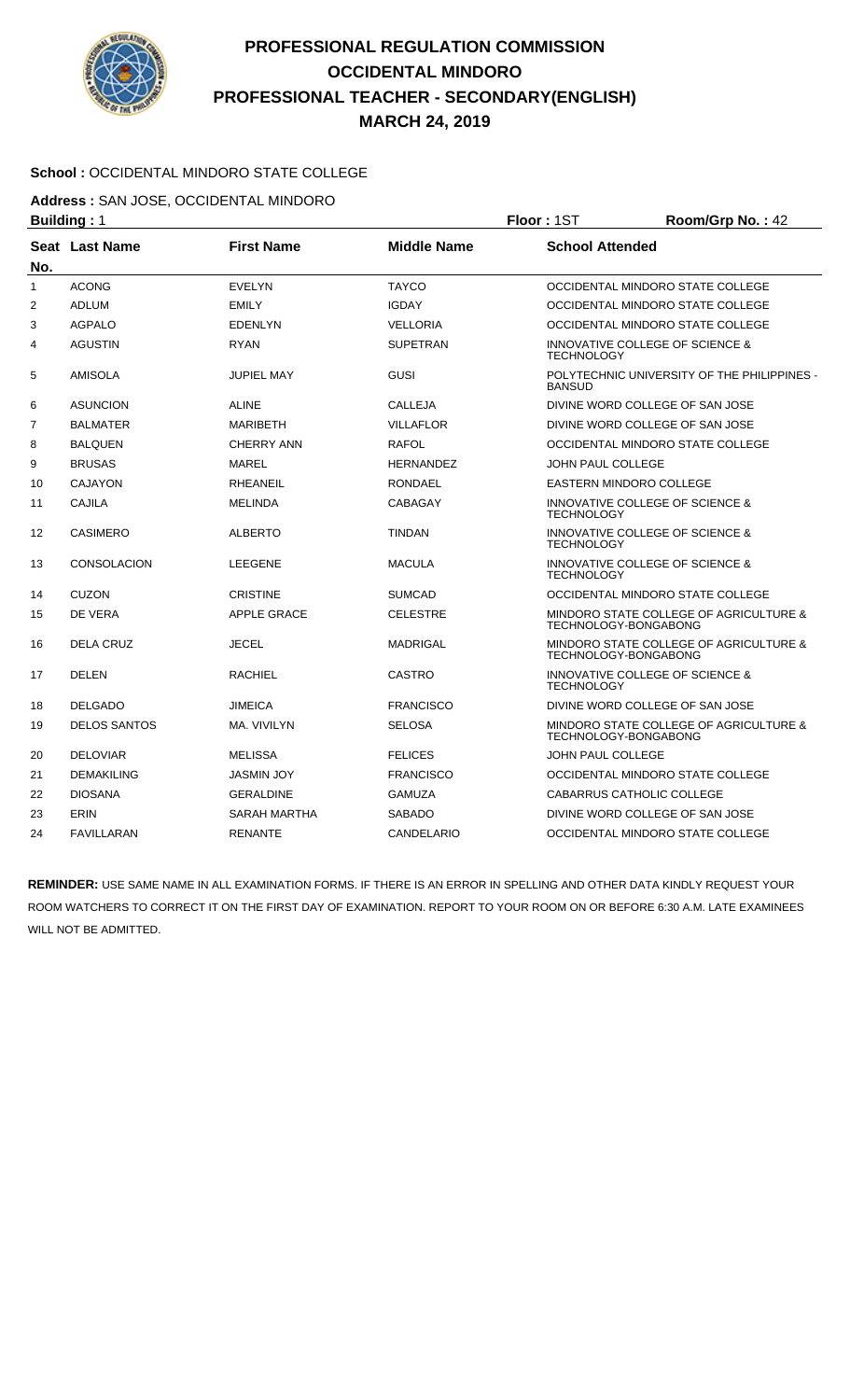

# **PROFESSIONAL REGULATION COMMISSION OCCIDENTAL MINDORO PROFESSIONAL TEACHER - SECONDARY(ENGLISH) MARCH 24, 2019**

### **School :** OCCIDENTAL MINDORO STATE COLLEGE

**Address :** SAN JOSE, OCCIDENTAL MINDORO

|                | <b>Building: 1</b> |                     | Floor: 1ST         | Room/Grp No.: 43         |                                                                  |  |
|----------------|--------------------|---------------------|--------------------|--------------------------|------------------------------------------------------------------|--|
| No.            | Seat Last Name     | <b>First Name</b>   | <b>Middle Name</b> |                          | <b>School Attended</b>                                           |  |
| $\mathbf{1}$   | <b>FESTIN</b>      | <b>LIBERLOURD</b>   | <b>CORDOVA</b>     |                          | DIVINE WORD COLLEGE OF SAN JOSE                                  |  |
| $\overline{2}$ | <b>FEZARIT</b>     | <b>HAZEL ANN</b>    | <b>MADERA</b>      |                          | MINDORO STATE COLLEGE OF AGRICULTURE &<br>TECHNOLOGY-BONGABONG   |  |
| 3              | <b>FLORES</b>      | <b>JERZEEL</b>      | <b>MILANBELEN</b>  | <b>BANSUD</b>            | POLYTECHNIC UNIVERSITY OF THE PHILIPPINES -                      |  |
| 4              | <b>FLORES</b>      | <b>MARK JOSHUA</b>  | <b>GUMAYAN</b>     | <b>CLARENDON COLLEGE</b> |                                                                  |  |
| 5              | <b>GALOS</b>       | <b>ERNELLYN</b>     | <b>PIOL</b>        |                          | MINDORO STATE COLLEGE OF AGRICULTURE &<br>TECHNOLOGY-BONGABONG   |  |
| 6              | <b>GONZALES</b>    | <b>RODELIA</b>      | <b>ATOS</b>        |                          | OCCIDENTAL MINDORO STATE COLLEGE                                 |  |
| $\overline{7}$ | <b>HILARIO</b>     | <b>IRISH MAE</b>    | SANTILLAN          |                          | JOHN PAUL COLLEGE                                                |  |
| 8              | <b>LALONG-ISIP</b> | <b>CONSTANCIA</b>   | <b>CUAL</b>        | <b>MALVAR</b>            | BATANGAS STATE UNIVERSITY (formerly JPLPC)-                      |  |
| 9              | MAGCALAYO          | <b>MICHELLE</b>     | <b>ESMORES</b>     | <b>CLARENDON COLLEGE</b> |                                                                  |  |
| 10             | <b>MAGTULIS</b>    | <b>BUENAFE JR</b>   | <b>BIAGTAN</b>     |                          | OCCIDENTAL MINDORO STATE COLLEGE                                 |  |
| 11             | <b>MAHIPUS</b>     | <b>CHRISTINE</b>    | <b>VIBAS</b>       | <b>CAMPUS</b>            | GUIMARAS STATE COLLEGE-JORDAN-MOSQUEDA                           |  |
| 12             | <b>MASILUNGAN</b>  | <b>ARIES</b>        | DE CASTRO          |                          | MINDORO STATE COLLEGE OF AGRICULTURE &<br>TECHNOLOGY-BONGABONG   |  |
| 13             | <b>MASON</b>       | <b>JOANA</b>        | <b>FANOGA</b>      | <b>ABADA COLLEGE</b>     |                                                                  |  |
| 14             | <b>MAYOT</b>       | <b>EPING</b>        | <b>ALPOG</b>       | <b>JOHN PAUL COLLEGE</b> |                                                                  |  |
| 15             | <b>MESINA</b>      | <b>AVEGEL</b>       | <b>MALIGAYA</b>    |                          | OCCIDENTAL MINDORO STATE COLLEGE                                 |  |
| 16             | <b>MODANZA</b>     | <b>MARIA</b>        | <b>CONSTANTINO</b> |                          | OCCIDENTAL MINDORO STATE COLLEGE                                 |  |
| 17             | <b>MONTALES</b>    | <b>NERRY ANN</b>    | <b>GERON</b>       |                          | OCCIDENTAL MINDORO STATE COLLEGE                                 |  |
| 18             | <b>MONTANTE</b>    | <b>ANNIE LEE</b>    | <b>MARCELO</b>     | <b>TECHNOLOGY</b>        | <b>INNOVATIVE COLLEGE OF SCIENCE &amp;</b>                       |  |
| 19             | <b>MORES</b>       | <b>LORELYN</b>      | <b>SANTIAGO</b>    |                          | MINDORO STATE COLLEGE OF AGRICULTURE &<br>TECHNOLOGY-BONGABONG   |  |
| 20             | <b>MORTEL</b>      | <b>JOHN MICHAEL</b> | <b>FORCADAS</b>    | <b>JOHN PAUL COLLEGE</b> |                                                                  |  |
| 21             | <b>NECESARIO</b>   | <b>NOEME</b>        | <b>SABENORIO</b>   |                          | ICCT COLLEGES FOUNDATION, INC(INST.OF<br>CREATIVE COMP TECH INC) |  |
| 22             | <b>OETINGER</b>    | <b>SHUNTLE RAY</b>  | <b>SANTOS</b>      |                          | OCCIDENTAL MINDORO STATE COLLEGE                                 |  |
| 23             | <b>PAJILA</b>      | <b>MARYJOY</b>      | <b>TOLENTINO</b>   | ROXAS COLLEGE-ROXAS      |                                                                  |  |

**REMINDER:** USE SAME NAME IN ALL EXAMINATION FORMS. IF THERE IS AN ERROR IN SPELLING AND OTHER DATA KINDLY REQUEST YOUR ROOM WATCHERS TO CORRECT IT ON THE FIRST DAY OF EXAMINATION. REPORT TO YOUR ROOM ON OR BEFORE 6:30 A.M. LATE EXAMINEES WILL NOT BE ADMITTED.